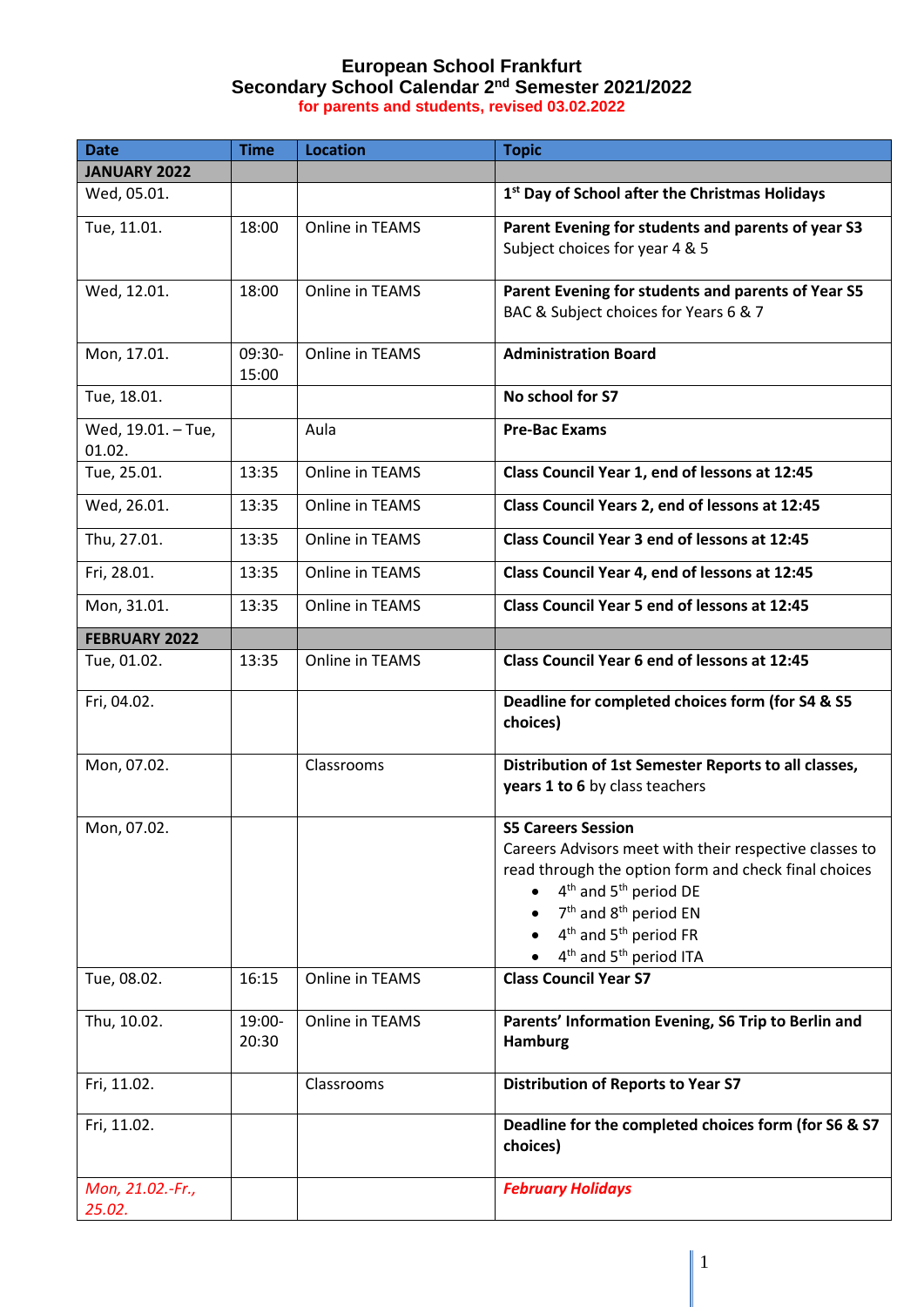## **European School Frankfurt Secondary School Calendar 2 nd Semester 2021/2022 for parents and students, revised 03.02.2022**

| <b>Date</b>                  | <b>Time</b>       | <b>Location</b>                                                   | <b>Topic</b>                                                                                                                                                                                                                                                                                     |
|------------------------------|-------------------|-------------------------------------------------------------------|--------------------------------------------------------------------------------------------------------------------------------------------------------------------------------------------------------------------------------------------------------------------------------------------------|
| <b>MARCH 2022</b>            |                   |                                                                   |                                                                                                                                                                                                                                                                                                  |
| Mon, 07.03.-Fri,<br>11.03.   |                   | <b>School Premises</b>                                            | <b>Respect/Anti-Bullying Week</b>                                                                                                                                                                                                                                                                |
| Thu, 10.03.                  |                   | Group 1, 09:00-<br>$\bullet$<br>12:00<br>Group 2, 13:00-<br>16:00 | PISA-based Test for the European Schools (PTES) - S5<br>students (and a few S4 and S6 students)<br>Please do not plan any tests for those year groups on<br>that day.<br>There will be no regular lessons for the S5 on that<br>day, as all S5 students should participate in the PISA-<br>test) |
| Fri, 11.03.                  |                   |                                                                   | PISA-based Test for the European Schools (PTES) - S5<br>students (and a few S4 and S6 students)<br>2 <sup>nd</sup> slot, in case the test should be repeated (S5<br>lessons will take place as planned)                                                                                          |
| Thu, 17.03.                  |                   |                                                                   | Kangaroo Math's Contest (S1-S3 students)<br>09:15-10:50 hrs                                                                                                                                                                                                                                      |
| Tue, 22.03.-Sat,<br>26.03.   |                   |                                                                   | <b>Eurosport (Mol)</b>                                                                                                                                                                                                                                                                           |
| Sun, 27.03.                  |                   |                                                                   | Deadline for entering S1-S6 marks and comments<br>into SMS for Spring Reports                                                                                                                                                                                                                    |
| Wed 30.03.                   | $16:15-$<br>18:00 | Aula                                                              | <b>Education Council</b>                                                                                                                                                                                                                                                                         |
| <b>APRIL 2022</b>            |                   |                                                                   |                                                                                                                                                                                                                                                                                                  |
| Mon., 04.04.-Fri,<br>08.04.  |                   |                                                                   | <b>S6 Class Trip to Berlin and Hamburg</b>                                                                                                                                                                                                                                                       |
| Wed, 06.04.                  |                   |                                                                   | <b>Publishing of Spring Progress Reports</b>                                                                                                                                                                                                                                                     |
| Mon, 11.04.- Fri,<br>22.04.  |                   |                                                                   | <b>Easter Holidays</b>                                                                                                                                                                                                                                                                           |
| Tue, 26.04.                  | 16:30-<br>20:30   | Online in TEAMS                                                   | <b>Individual Parent Teacher Meetings</b>                                                                                                                                                                                                                                                        |
| Fri, 29.04.                  |                   |                                                                   | Deadline for submitting the completed "Work<br><b>Agreement Form" for S5 and S6</b>                                                                                                                                                                                                              |
| <b>MAY 2022</b>              |                   |                                                                   |                                                                                                                                                                                                                                                                                                  |
| Sun, 01.05.                  |                   |                                                                   | <b>Labour Day</b>                                                                                                                                                                                                                                                                                |
| Wed, 04.05. - Fri,<br>06.05. |                   |                                                                   | MEC 2022 in Munich                                                                                                                                                                                                                                                                               |
| Fri, 06.05.                  |                   | Aula                                                              | S4L1 Exam                                                                                                                                                                                                                                                                                        |
| Mon, 09.05.                  |                   |                                                                   | <b>European Day</b><br><b>Regular lessons will take place</b>                                                                                                                                                                                                                                    |
| Tue, 10.05. - Fri,<br>20.05. | $08:25-$<br>10:30 | Aula                                                              | B-Tests for S6 & S7 (Dates still to be confirmed)                                                                                                                                                                                                                                                |
| Fri, 13.05.                  |                   |                                                                   | No school for S5 students                                                                                                                                                                                                                                                                        |
| Mon, 16.05.-Fri,<br>20.05.   |                   | Aula                                                              | Exams Year S5 (Dates still to be confirmed)                                                                                                                                                                                                                                                      |